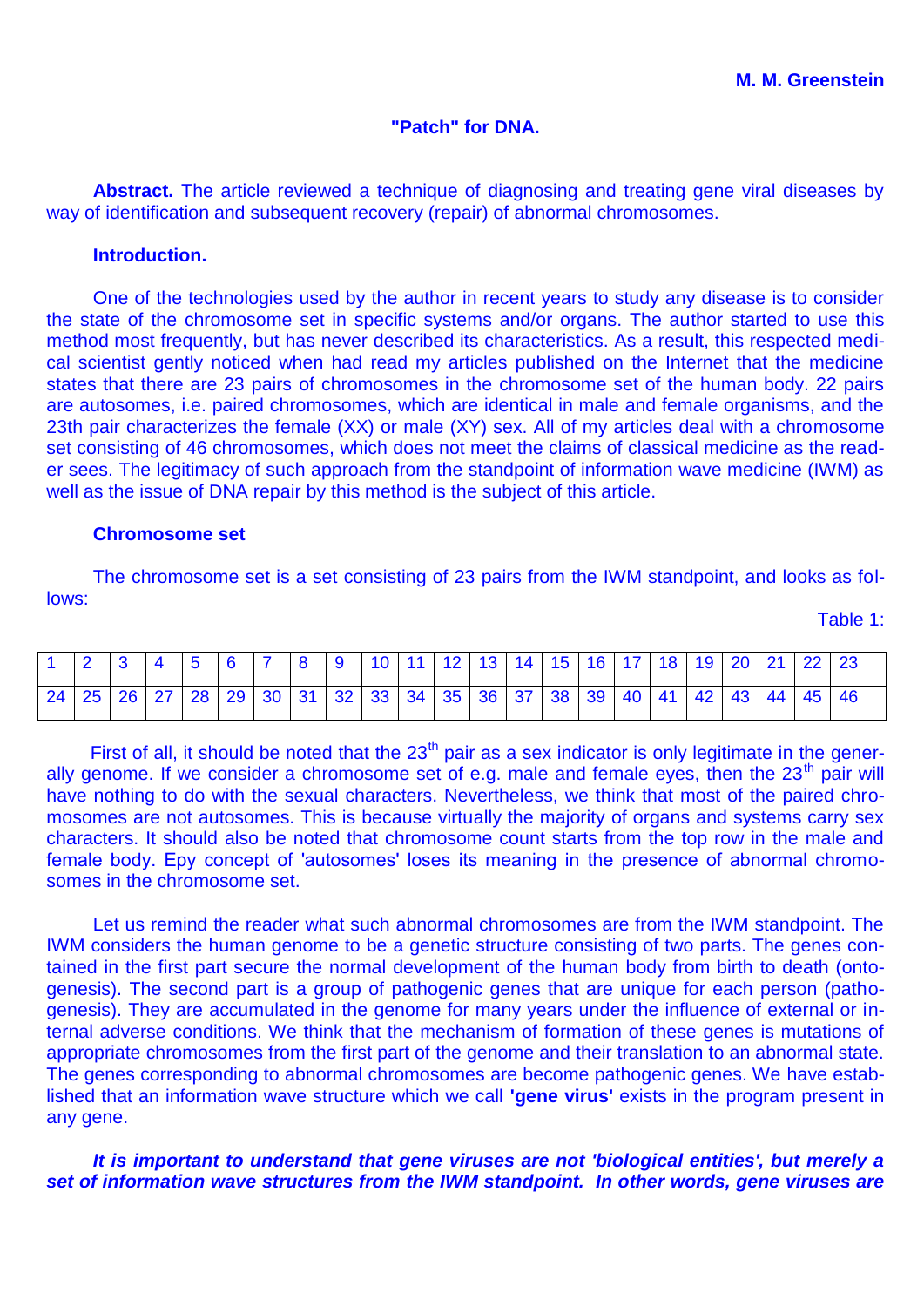## *pathogenic information wave structure causing the same pathological lesions in the body as live virus groups that are adequate to them in radiation***.**

The detection of abnormal chromosomes begins with checking the chromosome set of the central nervous system (CNS) with a known diagnosis of the disease. If this structure is found to contain an appropriate abnormal chromosome, then it is sure to be also present in smaller structures subordinate to the CNS such as midbrain, hippocampus or cerebral cortex. The autonomic nervous system, and then the peripheral one are subject to check after the CNS check. Thus, all the systems and organs containing abnormal chromosomes in the chromosome set can be identified.

The practice of investigating various diseases and sick conditions from the IWM standpoint has shown that abnormal chromosomes occupy mainly positions 24 to 46. Table 2 shows some of the results obtained by the author during many years of studying a series of diseases and their sources and determining the corresponding abnormal chromosomes:

 $T$ able  $2$ :

|                         |                                                    |                                             |                                 | <b>I QUIC Z.</b>                                                     |  |  |  |  |
|-------------------------|----------------------------------------------------|---------------------------------------------|---------------------------------|----------------------------------------------------------------------|--|--|--|--|
| No.<br>Ser.<br>No.      | Disease / sick condition                           | <b>Source</b>                               | No. of chro-<br>mosome          | <b>Note</b>                                                          |  |  |  |  |
| 1                       | <b>Oncology</b>                                    | Gene;                                       | $\overline{9}$                  | - two adenoviruses,<br>29                                            |  |  |  |  |
|                         |                                                    | pathogenic refrigerator radiations;         | 9, 29                           | oncovirus,<br>cytomegalovi-<br>rus, crown virus;                     |  |  |  |  |
|                         |                                                    | iPhone radiations                           | 9, 34                           | 34 - all DNA and RNA vi-<br>ruses                                    |  |  |  |  |
| $\overline{\mathbf{2}}$ | <b>Type 1 diabetes</b>                             | Gene;<br><b>Viral attack</b>                | 16                              | Two adenoviruses                                                     |  |  |  |  |
| $\overline{3}$          | <b>Tremor</b>                                      | Gene;                                       |                                 | Two adenoviruses, crown                                              |  |  |  |  |
|                         |                                                    | Parkinson's disease                         | 20                              | virus, retro virus, coxsackie<br>virus, herpes family virus          |  |  |  |  |
| $\overline{4}$          | <b>Hypertensive</b>                                | Gene;<br>Renal insufficiency;               | 26, 42                          | 26 - systolic pressure, 42 -<br>diastolic pressure                   |  |  |  |  |
|                         |                                                    | <b>Heart failure</b>                        |                                 |                                                                      |  |  |  |  |
| $5\overline{5}$         | Geopathogenic disease (GP<br>disease)              | Geopathogenic zones and their<br>radiations | 27, 31, 33                      | Impact in the prenatal con-<br>dition                                |  |  |  |  |
| $\overline{6}$          | <b>ALS</b>                                         | Geopathogenic zones and their<br>radiations | $\overline{27}$ , 31, 33,<br>35 | The last stage of the GP<br>disease                                  |  |  |  |  |
| $\overline{7}$          | Disorder of motor function of<br>individual organs | Dysfunction of local motor neu-<br>rons     | 32                              | Adenovirus, cytomegalovi-<br>rus, RS virus                           |  |  |  |  |
| $\overline{\mathbf{8}}$ | Alzheimer disease                                  | Gene                                        | 37                              | <b>DNA</b> viruses                                                   |  |  |  |  |
| 9                       | <b>Epilepsy</b>                                    | Gene                                        | 38                              | Herpes family virus, crown<br>virus, retro virus, coxsackie<br>virus |  |  |  |  |
| 10                      | Parkinson's disease                                | Gene                                        | 39                              | Herpes family virus, crown<br>virus, retro virus, coxsackie<br>virus |  |  |  |  |
| 11                      | Polyps, benign tumors                              | <b>Viruses</b>                              | 40                              | Adenovirus,<br>paragrippal<br>virus, corona virus                    |  |  |  |  |

*Notes. The term 'virus' is used for convenience in the table, and it should be understood as 'gene virus' essentially explained above.*

One can see from table 2 that the majority of abnormal chromosomes are located in the second row of Table 1. The technology described enables curing any gene virus disease by normalizing the relevant abnormal chromosomes. This normalization can be performed by two ways. The first one is